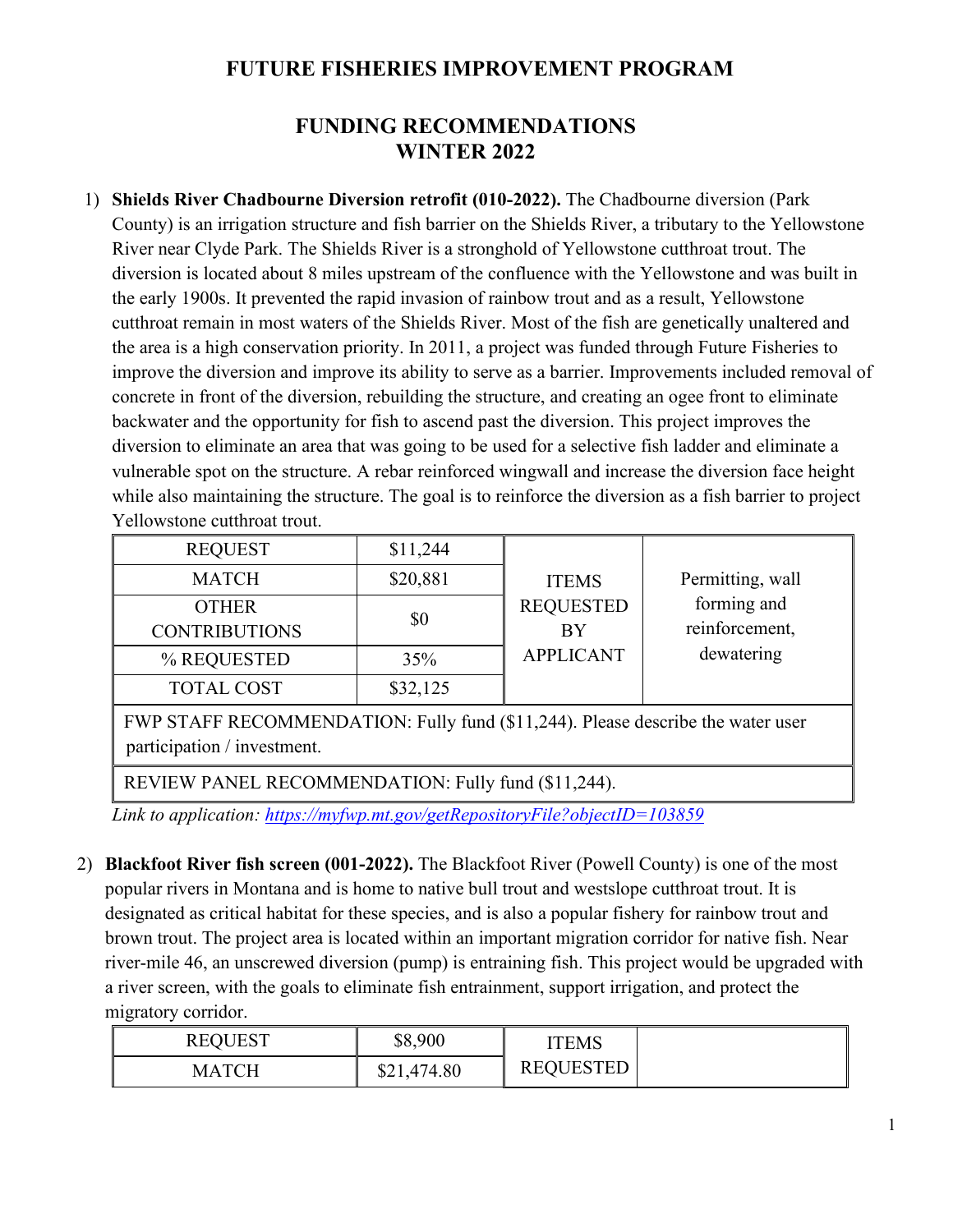| <b>OTHER</b>                                                                                                                  |             | BY               | Construction      |  |  |
|-------------------------------------------------------------------------------------------------------------------------------|-------------|------------------|-------------------|--|--|
| <b>CONTRIBUTIONS</b>                                                                                                          | \$0         | <b>APPLICANT</b> | materials (crane, |  |  |
| % REQUESTED                                                                                                                   | <b>29%</b>  |                  | screen)           |  |  |
| <b>TOTAL COST</b>                                                                                                             | \$30,374.80 |                  |                   |  |  |
| FWP STAFF RECOMMENDATION: Fully fund (\$8,900). Please provide additional detail<br>on the specifications of the fish screen. |             |                  |                   |  |  |
| $\overline{1}$                                                                                                                |             |                  |                   |  |  |

REVIEW PANEL RECOMMENDATION: Fully fund (\$8,900).

*Link to application: <https://myfwp.mt.gov/getRepositoryFile?objectID=103850>*

3) **Johnson Creek fish screen (006-2022).** Johnson Creek (Powell County) is a tributary to the lower Blackfoot River and contains pure westslope cutthroat trout, rainbow trout, and brown trout. It serves as a thermal refugia to the mainstem Blackfoot. Previous studies indicated that Johnson Creek is an important tributary for migrations as far as the Clark Fork River near Thompson Falls. Past work in the drainage included culvert upgrades, and this project seeks to improve the last remaining impact to the creek. An unscreened diversion near the mouth entrains trout, and this project would install a headgate and Zinvent fish screen and upgrade the diversion. The goal is to improve fish passage, prevent entrainment, and regulate flow for conservation benefits.

| <b>REQUEST</b>                                                                                                                                                                         | \$7,750     | <b>ITEMS</b><br><b>REQUESTED</b><br><b>BY</b><br><b>APPLICANT</b> |                                             |  |
|----------------------------------------------------------------------------------------------------------------------------------------------------------------------------------------|-------------|-------------------------------------------------------------------|---------------------------------------------|--|
| <b>MATCH</b>                                                                                                                                                                           | \$23,330.70 |                                                                   | Construction<br>materials (fish screen,     |  |
| <b>OTHER</b><br><b>CONTRIBUTIONS</b>                                                                                                                                                   | \$0         |                                                                   | headgate, valve, pipe)<br>and equipment and |  |
| % REQUESTED                                                                                                                                                                            | 25%         |                                                                   | labor (excavator)                           |  |
| <b>TOTAL COST</b>                                                                                                                                                                      | \$31,080.70 |                                                                   |                                             |  |
| FWP STAFF RECOMMENDATION: Fully fund (\$7,750). Please provide additional<br>information on the fish screen, including examples of installation and success, and<br>landowner support. |             |                                                                   |                                             |  |
| REVIEW PANEL RECOMMENDATION: Fully fund (\$7,750).                                                                                                                                     |             |                                                                   |                                             |  |

*Link to application: <https://myfwp.mt.gov/getRepositoryFile?objectID=103855>*

4) **Nevada Creek restoration project phase 5 (009-2022).** Nevada Creek (Powell County) is a tributary to the middle Blackfoot River and supports populations of westslope cutthroat trout, rainbow trout, and brown trout. The project area was historically straightened, and a non-functional riparian area caused the channel to erode and downcut. In 2010 and 2017-2020, nearby channel restoration projects improved 24,400 feet of instream and riparian habitat. These projects reduced sediment (>50% reduction), increased stream complexity, improved riparian condition, and created fish habitat that resulted in increased trout abundance (100% increase in abundance). This project is considered phase 5 and would continue the restoration downstream. This project would focus on reducing sediment loading through stream bank treatments, floodplain connectivity, aquatic habitat complexity, and stream function on 9,100 feet of Nevada Creek. Unlike previous phases, planform modifications are not proposed, instead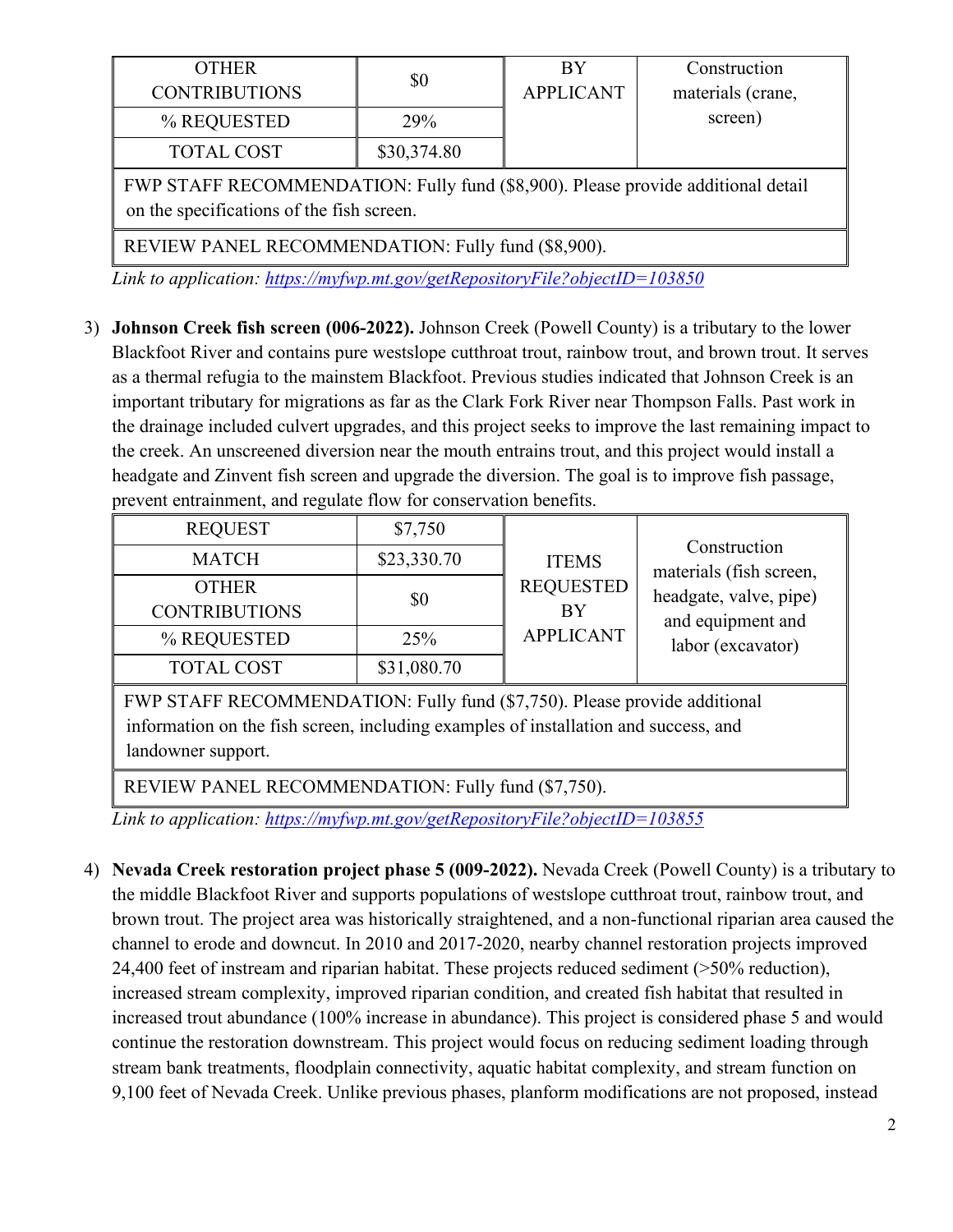habitat will be improved strategically. The goal is to increase habitat capacity for trout and reduce sediment loading through healthy riparian areas, functional streams, and floodplain connection. The location is in a highly visible reach of Nevada Creek and the previous projects have had important demonstration value. Phase 3A was funded in Winter 2019 at \$49,000, 3B in Summer 2019 at \$69,200 and phase 4 in 2020 at \$66,000.

| <b>REQUEST</b>                                      | \$35,000     |                  | Construction        |  |
|-----------------------------------------------------|--------------|------------------|---------------------|--|
| <b>MATCH</b>                                        | \$295,641    | <b>ITEMS</b>     | materials (wood,    |  |
| <b>OTHER</b>                                        | \$0          | <b>REQUESTED</b> | willows, fencing),  |  |
| <b>CONTRIBUTIONS</b>                                |              | BY               | equipment and labor |  |
| % REQUESTED                                         | 11%          | <b>APPLICANT</b> | (excavator,         |  |
| <b>TOTAL COST</b>                                   | \$330,641.00 |                  | articulated truck)  |  |
| FWP STAFF RECOMMENDATION: Fully fund (\$35,000).    |              |                  |                     |  |
| REVIEW PANEL RECOMMENDATION: Fully fund (\$35,000). |              |                  |                     |  |

*Link to application: <https://myfwp.mt.gov/getRepositoryFile?objectID=103858>*

5) **Browns Gulch fish screen (002-2022).** Browns Gulch (Silver Bow County) is a tributary to Silver Bow Creek and contains populations of brook trout and genetically pure cutthroat trout. Westslope cutthroat trout are present throughout the drainage but most prevalent in the upper reaches. This project builds upon previous work in the drainage that includes improving fish passage (irrigation diversions and culverts), channel restoration, and riparian improvements. This project would address one of the remaining fish habitat priorities, to remove an irrigation barrier and source of entrainment. The applicant would rebuild the irrigation diversion at Costin Ditch and install a small corrugated water screen. The diversion would be rebuilt with four rock weirs in a step pool design. The goal is to reduce entrainment and improve connectivity of upper Browns Gulch, which will protect and improve habitat for genetically pure westslope cutthroat trout.

| <b>REQUEST</b>                                                                                                       | \$31,987 | <b>ITEMS</b><br><b>REQUESTED</b><br>BY<br><b>APPLICANT</b> | Mileage (not                             |  |
|----------------------------------------------------------------------------------------------------------------------|----------|------------------------------------------------------------|------------------------------------------|--|
| <b>MATCH</b>                                                                                                         | \$23,000 |                                                            | allowable),                              |  |
| <b>OTHER</b><br><b>CONTRIBUTIONS</b>                                                                                 | \$0      |                                                            | construction<br>materials (headgate,     |  |
| % REQUESTED                                                                                                          | 58%      |                                                            | box, pipe, rock,<br>seed), equipment and |  |
| <b>TOTAL COST</b>                                                                                                    | \$54,987 |                                                            | labor                                    |  |
| FWP STAFF RECOMMENDATION: Partial fund (\$23,000), equal to the match. Mileage<br>costs are not an eligible expense. |          |                                                            |                                          |  |
| REVIEW PANEL RECOMMENDATION: Partial fund (\$20,500).                                                                |          |                                                            |                                          |  |

*Link to application: <https://myfwp.mt.gov/getRepositoryFile?objectID=103851>*

6) **Flint Creek riparian restoration phase 2 (004-2022).** Flint Creek (Granite County) is a tributary to the Clark Fork River near Hall. Species present include brown trout, bull trout, westslope cutthroat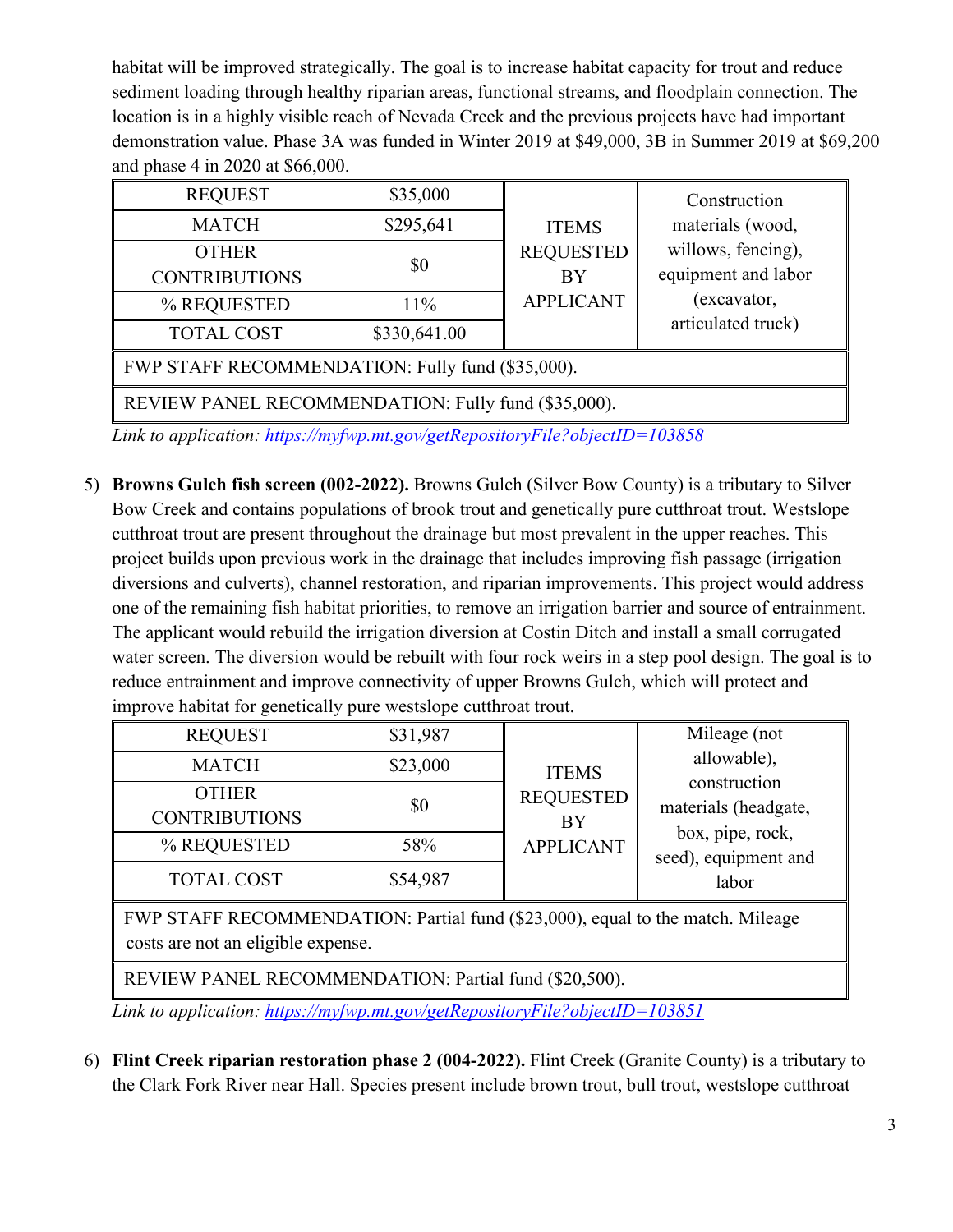trout, rainbow trout, and mountain whitefish. The project area is a high priority foraging, overwinter habitat, and migration corridor for westslope cutthroat trout and bull trout. This project would address 0.5 mile of stream that has been impaired by past land use practices. The applicant proposes build upon a previous phase and incorporate improvements to grazing management, complete active revegetation, and restore 1200 feet of streambanks using techniques to improve functional channel morphology and improve fish habitat complexity. The goals are to improve and protect riparian and instream habitat that has been impaired by past land uses and improve fish populations in Flint Creek and the Clark Fork River.

| <b>REQUEST</b>                                                                 | \$43,000  | <b>ITEMS</b><br><b>REQUESTED</b><br><b>BY</b><br><b>APPLICANT</b> |                                          |  |
|--------------------------------------------------------------------------------|-----------|-------------------------------------------------------------------|------------------------------------------|--|
| <b>MATCH</b>                                                                   | \$53,800  |                                                                   | Construction                             |  |
| <b>OTHER</b><br><b>CONTRIBUTIONS</b>                                           | \$225,313 |                                                                   | Materials (riparian<br>fence), Equipment |  |
| % REQUESTED                                                                    | 14%       |                                                                   | and labor                                |  |
| <b>TOTAL COST</b>                                                              | \$296,613 |                                                                   |                                          |  |
| FWP STAFF RECOMMENDATION: Fully fund (\$43,000).                               |           |                                                                   |                                          |  |
| REVIEW PANEL RECOMMENDATION: Partial fund (\$37,500), without fencing request. |           |                                                                   |                                          |  |

*Link to application: <https://myfwp.mt.gov/getRepositoryFile?objectID=103853>*

7) **Glen Lake Outlet stream restoration and fish barrier (005-2022).** Glen Lake (Gallatin County) is a reclaimed gravel pit fed by a spring creek, within Glen Lake Rotary Park (Bozeman). The applicant intends to restore the Glen Lake outlet ditch to include gravel substrate, adjacent wetlands, riparian vegetation, and additional instream habitat. A barrier will contain the stocked fish within the lake and reclaimed outlet ditch. The purpose of the project is to increase fish habitat and educational opportunities within the city of Bozeman.

| <b>REQUEST</b>                       | \$23,500                                                |                                                            |                                                        |                                    |
|--------------------------------------|---------------------------------------------------------|------------------------------------------------------------|--------------------------------------------------------|------------------------------------|
| <b>MATCH</b>                         | \$41,000                                                | <b>ITEMS</b><br><b>REQUESTED</b><br>BY<br><b>APPLICANT</b> |                                                        | Construction<br>materials (plants, |
| <b>OTHER</b><br><b>CONTRIBUTIONS</b> | \$16,764 not eligible<br>unless part of<br>this project |                                                            | seed, irrigation, rock,<br>fish block),<br>Permitting, |                                    |
| % REQUESTED                          | 29%                                                     |                                                            | Equipment rental                                       |                                    |
| <b>TOTAL COST</b>                    | \$81,364                                                |                                                            |                                                        |                                    |

FWP STAFF RECOMMENDATION: Do not fund (\$0) and suggest the applicants apply to the Community Pond Program. Because 2,000 rainbow trout are stocked in the lake annually, wild fish benefits are uncertain (a requirement of the Program). More information on the expected instream flow from the lake through the constructed channel, as well as discussions regarding construction design would be necessary to determine if spawning habitat is possible. Regardless, the highest value of this project is to expand angler opportunity, which is a goal of the Community Pond Program. We support the project and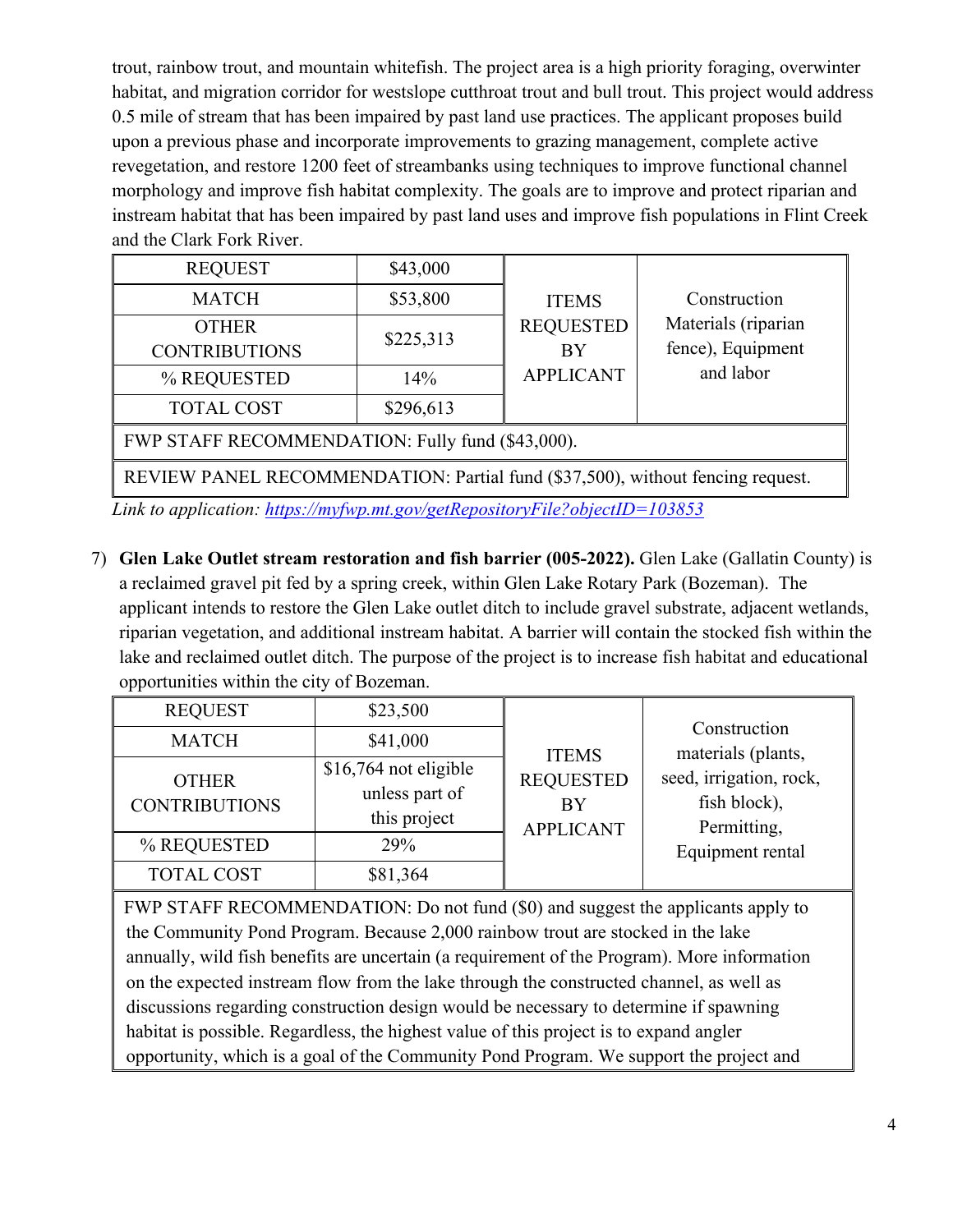encourage the applicants to work with FWP to further develop this project to create the best fish habitat possible and provide opportunities to anglers.

REVIEW PANEL RECOMMENDATION: Deny funding (\$0).

*Link to application: <https://myfwp.mt.gov/getRepositoryFile?objectID=103854>*

8) **Upper Red Rock Lake overwinter habitat (012-2022).** Upper Red Rock Lake (Beaverhead County) is located within Red Rock Lakes National Wildlife Refuge in the Centennial Valley and is home to one of the last aboriginal Arctic grayling populations in the lower 48 states. The majority of the grayling population migrates into and occupies Upper Red Rock Lake for the majority of the winter, but available habitat is limited due to water depth and oxygen. To address a main limiting factor for Arctic grayling, the applicants propose to increase available overwinter habitat. Several alternatives were considered, and a pipeline to deliver oxygenated water to deeper portions of the lake was chosen as the only feasible option. A pipe will deliver oxygenated water from a nearby tributary (Shambow Pond & East Shambow Creek) and deliver it to deeper portions of the lake, and an aeration structure will be installed to increase the dissolved oxygen of water in the pipe. The goal is to improve the population of Arctic grayling by addressing the primary factor driving survival and population dynamics. Yellowstone cutthroat trout will also benefit from this project.

| <b>REQUEST</b>                                       | \$100,000 |                  |                     |  |
|------------------------------------------------------|-----------|------------------|---------------------|--|
| <b>MATCH</b>                                         | \$502,956 | <b>ITEMS</b>     |                     |  |
| <b>OTHER</b>                                         |           | <b>REQUESTED</b> | Inland trench pipe, |  |
| <b>CONTRIBUTIONS</b>                                 | \$0       | BY               | installed           |  |
| % REQUESTED                                          | 17%       | <b>APPLICANT</b> |                     |  |
| <b>TOTAL COST</b>                                    | \$602,956 |                  |                     |  |
| FWP STAFF RECOMMENDATION: Fully fund (\$100,000).    |           |                  |                     |  |
| REVIEW PANEL RECOMMENDATION: Fully fund (\$100,000). |           |                  |                     |  |

*Link to application: <https://myfwp.mt.gov/getRepositoryFile?objectID=103861>*

9) **Upper Ruby River restoration project phase 2 (013-2022).** The Ruby River (Madison County) is a tributary to the Beaverhead River and supports populations of brown trout, rainbow trout, Arctic grayling, and whitefish. In the project area, the river is a single-thread channel that is actively downcutting and abandoning the floodplain. Removal of beaver and land management led to degradation, loss of vegetation, downcutting, and erosion. The applicants intend to build upon previous work and restore 1.7 miles of the river by installing brush matrix treatments, adding channel length, and improving riparian and aquatic habitat. Bank treatments will be combined with riparian fencing and grazing management to reduce erosion, increase instream habitat diversity, and promote establishment of woody vegetation. Channel length will be added by moving the channel into abandoned meanders. Bed aggradation structures will elevate the water surface elevation and encourage aggradation. The project is expected to increase floodplain connectivity, leading to groundwater infiltration and water storage for late season streamflow. Fish should benefit from increased spawning gravel, pool refugia, and slack water.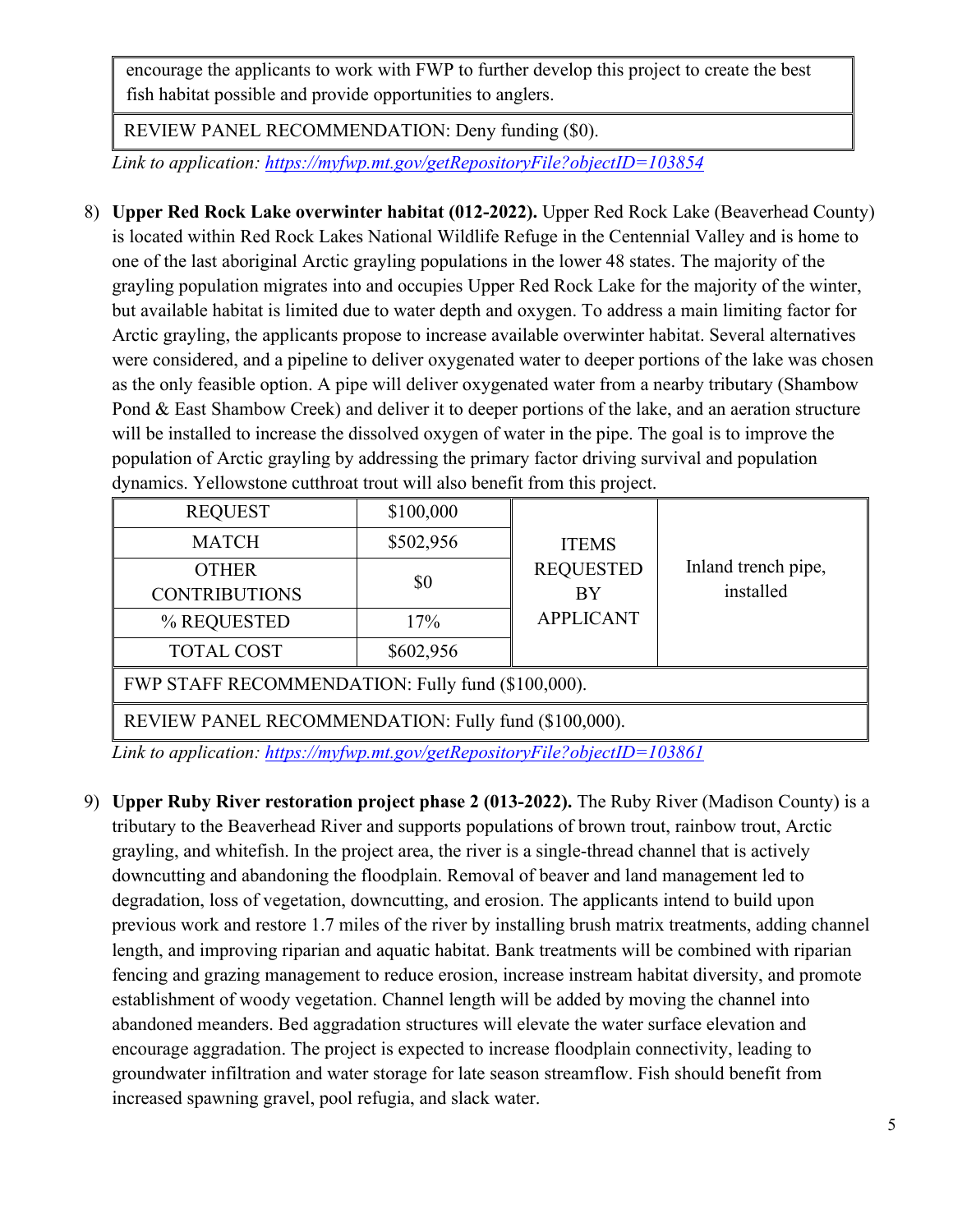| <b>REQUEST</b>                                                                      | \$50,000     |                        |                                        |  |
|-------------------------------------------------------------------------------------|--------------|------------------------|----------------------------------------|--|
| <b>MATCH</b>                                                                        | \$418,948    | <b>ITEMS</b>           | Survey, Oversight,<br>Mileage/Per Diem |  |
| <b>OTHER</b>                                                                        | \$0          | <b>REQUESTED</b>       | (not eligible),                        |  |
| <b>CONTRIBUTIONS</b>                                                                |              | BY<br><b>APPLICANT</b> | Equipment, Labor,                      |  |
| % REQUESTED                                                                         | $10\%$       |                        | Mobilization                           |  |
| <b>TOTAL COST</b>                                                                   | \$477,088.90 |                        |                                        |  |
| $EMD$ CTA EF DECOMMENTA TION. Douted find $(0.46, 200)$ so milosos and non-diam are |              |                        |                                        |  |

FWP STAFF RECOMMENDATION: Partial fund (\$46,309), as mileage and per diem are not eligible expenses for grant funding.

REVIEW PANEL RECOMMENDATION: Partial fund (\$46,309).

*Link to application: <https://myfwp.mt.gov/getRepositoryFile?objectID=103862> Design Part 1: <https://myfwp.mt.gov/getRepositoryFile?objectID=103865> Design Part 2: <https://myfwp.mt.gov/getRepositoryFile?objectID=103866> Permits and other materials: <https://myfwp.mt.gov/getRepositoryFile?objectID=103867>*

10) **East Fork Lolo and Lost Park Creeks instream habitat enhancement (003-2022).** East Fork Lolo and Lost Park Creeks (Missoula County) are tributaries to Lolo Creek that include designated bull trout habitat. They support high densities of westslope cutthroat trout and remnant bull trout populations. These project areas have been impacted by channelization, stream-side roads, past intensive grazing, and large wood removal. Low habitat complexity and roughness contributed to reduced fish habitat and population sizes. This project would continue previous restoration efforts in the Lolo Creek watershed that improved fish passage and reduced sediment loading through culvert removal and road decommissioning. Lcarge stream spanning log jams would be installed into East Fork Lolo and Lost Park Creeks to dissipate stream energy, trap sediment, and create aquatic habitat diversity such as spawning beds and pools. Smaller jams will also be installed to reduce energy adjacent to road fill. Old channels and floodplains will be activated. The overall goal is to increase native fish populations in the Upper Lolo watershed.

| <b>REQUEST</b>                                      | \$33,000  |                  |                     |  |
|-----------------------------------------------------|-----------|------------------|---------------------|--|
| <b>MATCH</b>                                        | \$61,780  | <b>ITEMS</b>     |                     |  |
| <b>OTHER</b>                                        | \$10,000  | <b>REQUESTED</b> | Equipment and labor |  |
| <b>CONTRIBUTIONS</b>                                |           | <b>BY</b>        | (excavator use)     |  |
| % REQUESTED                                         | 31%       | <b>APPLICANT</b> |                     |  |
| <b>TOTAL COST</b>                                   | \$104,780 |                  |                     |  |
| FWP STAFF RECOMMENDATION: Fully fund (\$33,000).    |           |                  |                     |  |
| REVIEW PANEL RECOMMENDATION: Fully fund (\$33,000). |           |                  |                     |  |

*Link to application:<https://myfwp.mt.gov/getRepositoryFile?objectID=103852>*

11) **Mill Creek 5 Bar 6 restoration project (007-2022).** Mill Creek (Park County) is a tributary to the Yellowstone River in the Paradise Valley. Of the remaining Yellowstone cutthroat trout strongholds, Mill Creek is one of the largest watersheds outside of Yellowstone National Park. Past land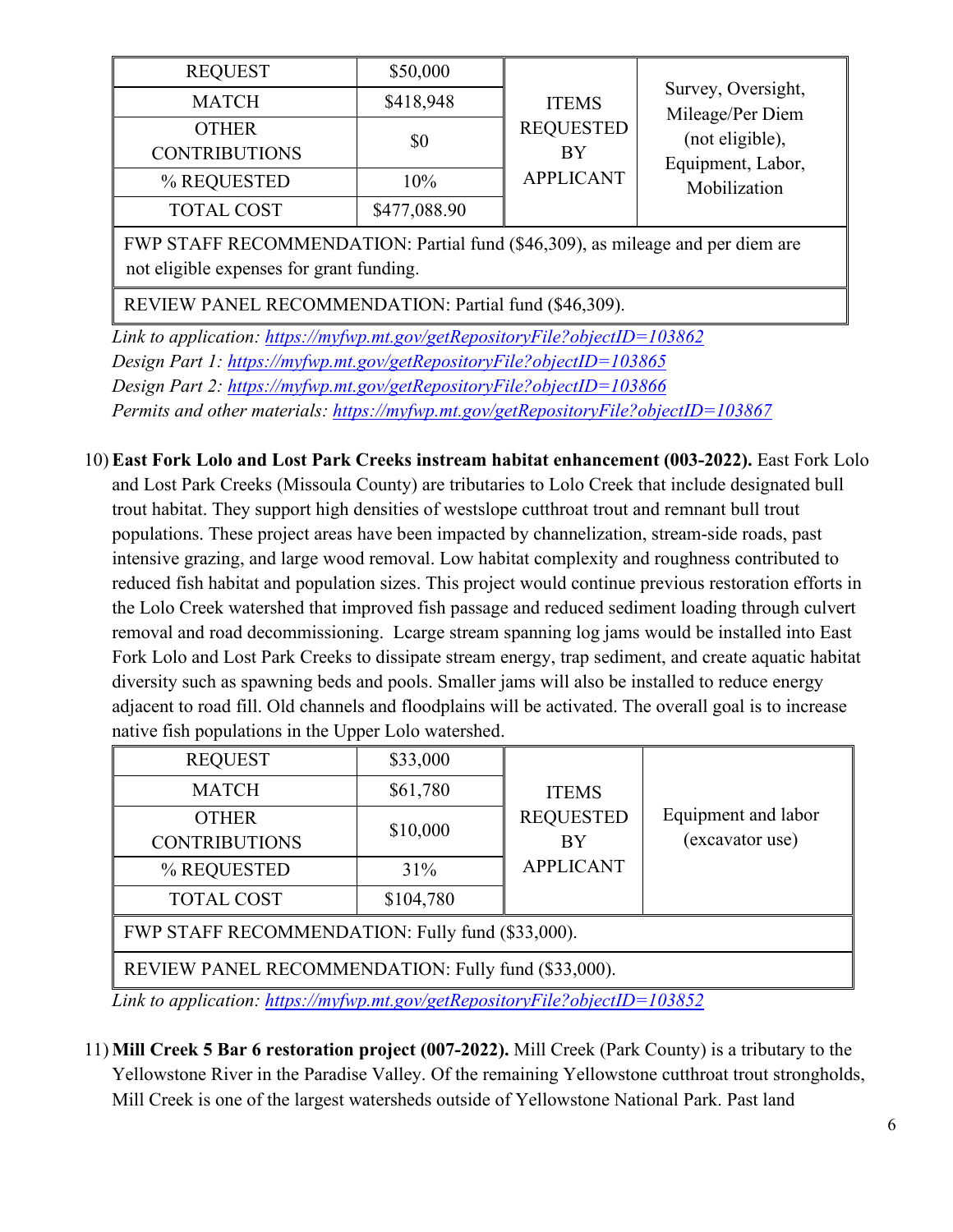management degraded lower Mill Creek, leading to channelization and dikes that cut the stream off from its side channels and floodplain. Lack of large wood and instream habitat complexity indicates that wood was removed, and the channel became simplified. Despite the limitations, the project area is an important spawning and rearing area for migratory Yellowstone cutthroat trout as it is upstream of detwatering in lower Mill Creek. This project would begin restoration on Mill Creek in the upstream section by installing 10-15 engineered log jams and breaching two berms. The goal is to improve spawning, rearing, and overwintering habitat for Yellowstone cutthroat trout and other fish species.

| <b>REQUEST</b>                                                                | \$25,002.44  |                  |                     |
|-------------------------------------------------------------------------------|--------------|------------------|---------------------|
| <b>MATCH</b>                                                                  | \$116,500    | <b>ITEMS</b>     | Construction        |
| <b>OTHER</b>                                                                  |              | <b>REQUESTED</b> | materials (wood     |
| <b>CONTRIBUTIONS</b>                                                          | \$0          | <b>BY</b>        | posts, logs), Labor |
| % REQUESTED                                                                   | 18%          | <b>APPLICANT</b> |                     |
| <b>TOTAL COST</b>                                                             | \$141,502.44 |                  |                     |
| FWP STAFF RECOMMENDATION: Fully fund (\$25,002.44). Please provide additional |              |                  |                     |

budget detail. What is the grazing management plan?

REVIEW PANEL RECOMMENDATION: Fully fund (\$25,002.44).

*Link to application: <https://myfwp.mt.gov/getRepositoryFile?objectID=103856>*

## 12) **Murphy Spring Creek instream flow restoration renewal (008-2022).** Murphy Spring Creek (Powell County) is a tributary to the North Fork of the Blackfoot River. It is a primary fluvial bull trout spawning tributary and conservation area. The stream supports juvenile bull trout rearing near the mouth and westslope cutthroat trout are present throughout the stream. It is an FWP high priority area for native species. Previous projects in the drainage include removal of fish barriers, improved diversions via new headgates, fish ladders, and fish screens, stream and riparian restoration, and land management changes. This project would continue an instream flow agreement that improve

streamflows for the last 16 years by renewing it for an additional 10 years. Because of the previous lease, instream flow increased from 0-0.5cfs below the diversion to 2.2 cfs and fish population data show a steady increase in native fish populations. The overall goal is to continue to lease instream flow and protect spawning and rearing habitat for native fish.

| <b>REQUEST</b>                                                                  | \$15,000    |                               |                     |  |
|---------------------------------------------------------------------------------|-------------|-------------------------------|---------------------|--|
| <b>MATCH</b>                                                                    | \$66,200    | <b>ITEMS</b>                  |                     |  |
| <b>OTHER</b><br><b>CONTRIBUTIONS</b>                                            | \$932.20    | <b>REQUESTED</b><br><b>BY</b> | Water lease payment |  |
| % REQUESTED                                                                     | 18%         | <b>APPLICANT</b>              |                     |  |
| <b>TOTAL COST</b>                                                               | \$82,532.20 |                               |                     |  |
| FWP STAFF RECOMMENDATION: Fully fund (\$15,000). Please provide detail on water |             |                               |                     |  |
| user support.                                                                   |             |                               |                     |  |